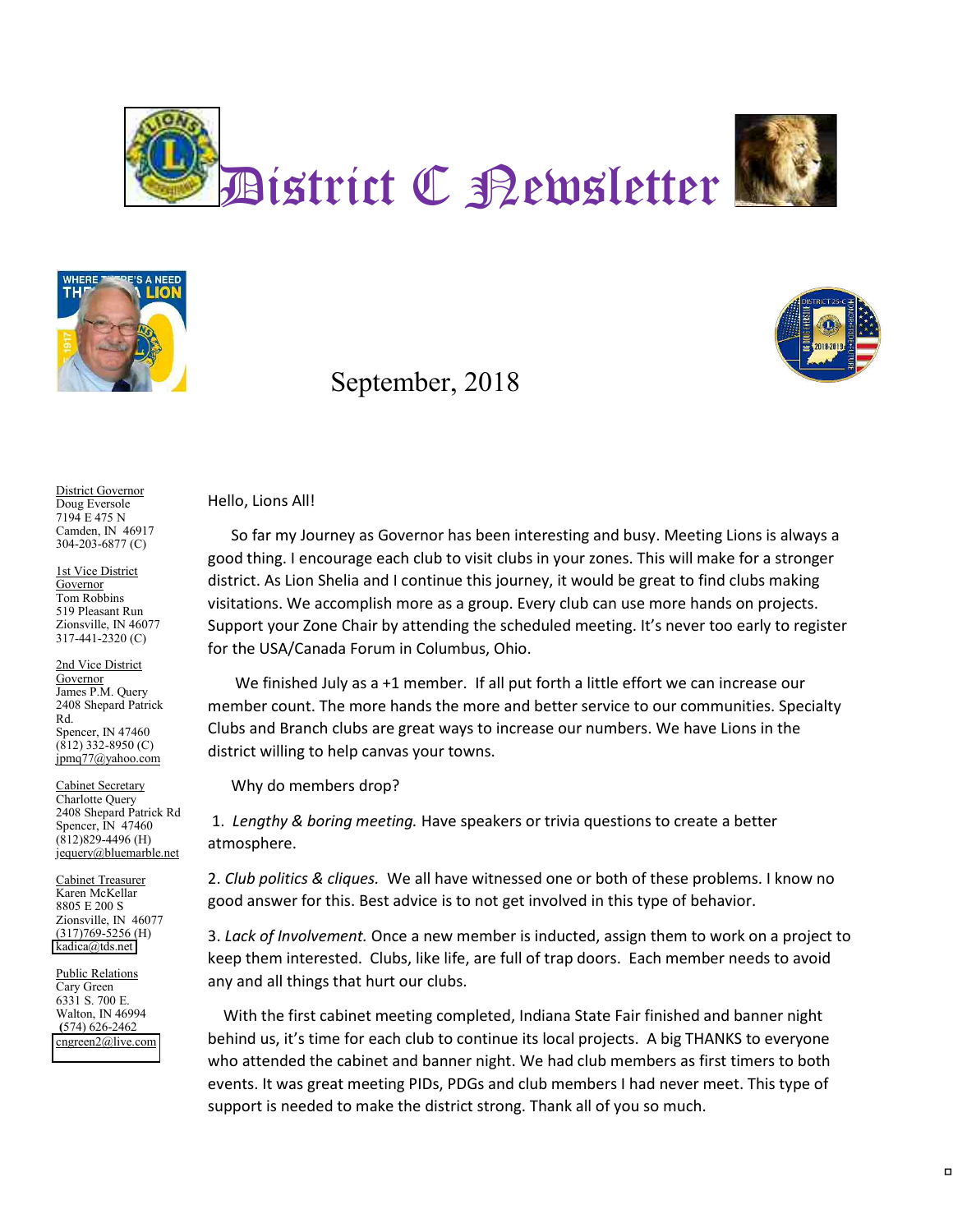One request: Club Presidents send in pictures of your projects, new member inductions and other things of interest and a short note about what your club is doing. Send to Charlotte Query a[t jequery@bluemarble.net](mailto:jequery@bluemarble.net) for the newsletter and Cary Green at [cngreen2@live.com](mailto:cngreen2@live.com) for the Hoosier Lion.

Several clubs still haven't sent me a date for a visit. If you want a certain date, send soon as the calendar is filling up!

Thanks for all you do as Lions. Please keep up the good work!

Thanks to all!

District Governor

Doug Eversole

[deversole@tds.net](mailto:deversole@tds.net)

304-203-6877 Cell

VDG Tom Robbins makes a point with DG Doug at the Lebanon Lions Club picnic while Lebanon Lions smile for the camera. Yes, Lions, the District Governor is traveling quite a bit already, so get his visit to your club scheduled as soon as possible!

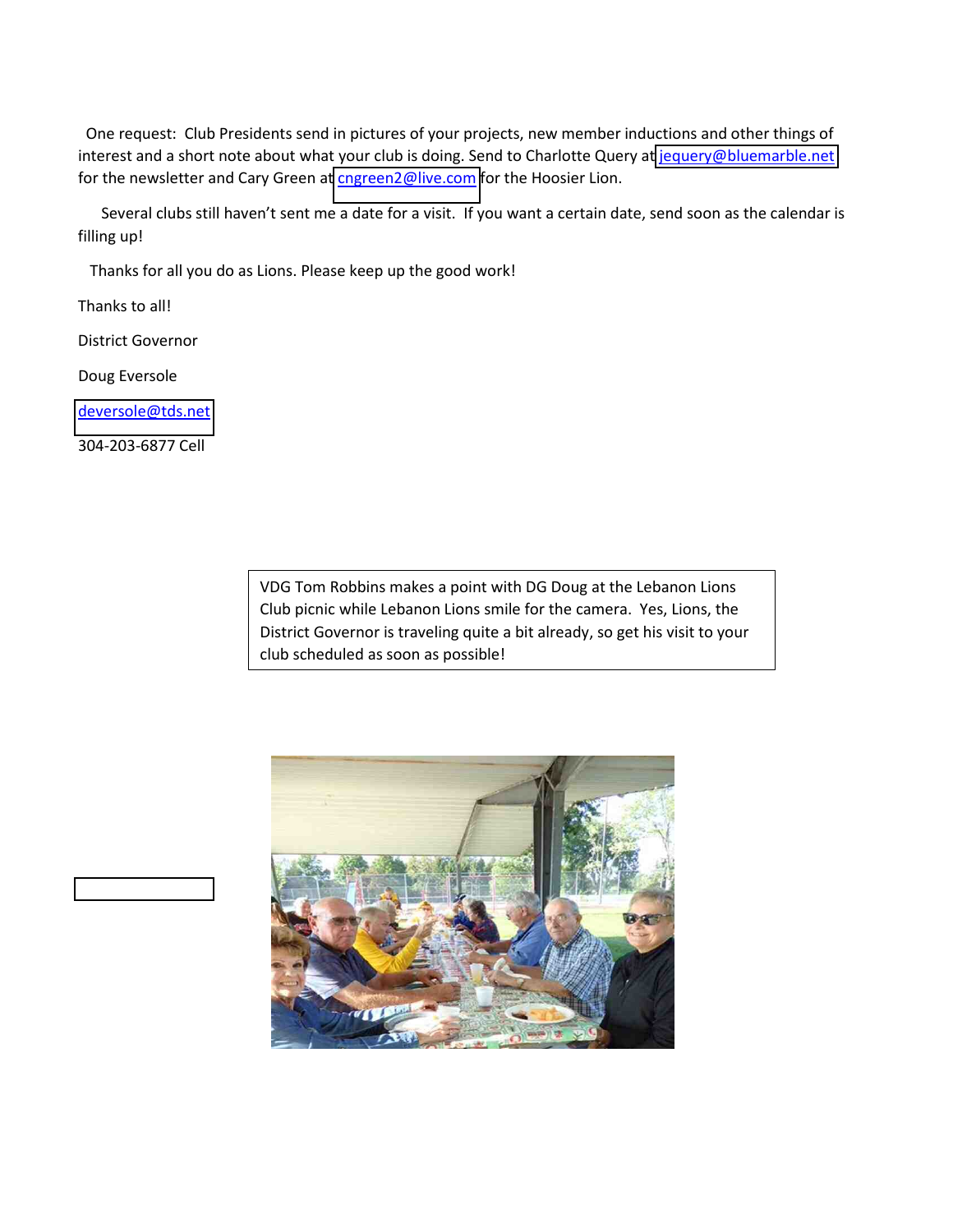Hello Lions,



"There is so much to do and so little time to do it".

That is why Lions are always moving quickly -- we have thousands of people to serve! The State Fair drawing to a close was an indicator that our clubs' summer events are coming to an end. The good news is that we are all energized to begin our support of schools! Vision screening begins in September and so does student mentoring, reading programs and delivery of books and dictionaries. Wow, you just have to move fast and with the Lions organizational skills there, isn't much wasted time. New club officers are "in the saddle" by now and the teams are working together to

improve our membership numbers. Remember, many hands make the work lighter for all so let's ask a friend, new resident or that "old neighbor" when they are going to become a Lion.

Last month I shared a couple of DG Doug's goals for our district, and now we are going to share two more with you. Well, the next two get just a bit tougher and will require some strategic planning by the club leadership team.

- 1. We plan to increase District net membership by 100 members. Big number, sure but some clubs have added 5 or more members in the last month. Don't wait until you have a member move out of the area or end their service days before you get your membership team going forward. Playing catch up is hard to do, so let's get out front (kind of sounds like football).
- 2. Next we want to increase our female membership to 35% of our total. For some clubs, again not so tough, but for others, it's a big hill to climb. Let's start now with a plan and if you need some help, call me or call a close by club that does well with female membership. Some clubs will have to be in the 40% range to help boost those that are below the number, but you can make a big change *if you just do it.*

OK, it time for me to "lighten up" a bit. We will have zone meetings, district meetings and a State Convention in Fort Wayne. Those will be fun get-togethers for all. Also the USA / Canada Forum is in Columbus, Ohio, this September 20-23, and there is still time to get a reservation. Many training / educational workshops take place at the forum. Lastly, I'd like to encourage you to attend the October 4th golf outing in Pittsboro benefiting Special Olympics.

That's it for this month and hope to see you soon. Yours in service,

Lion Tom

-- *Tom Robbins 1Vice District Governor District 25-C Zone 3 Chair Leader Dog Associate*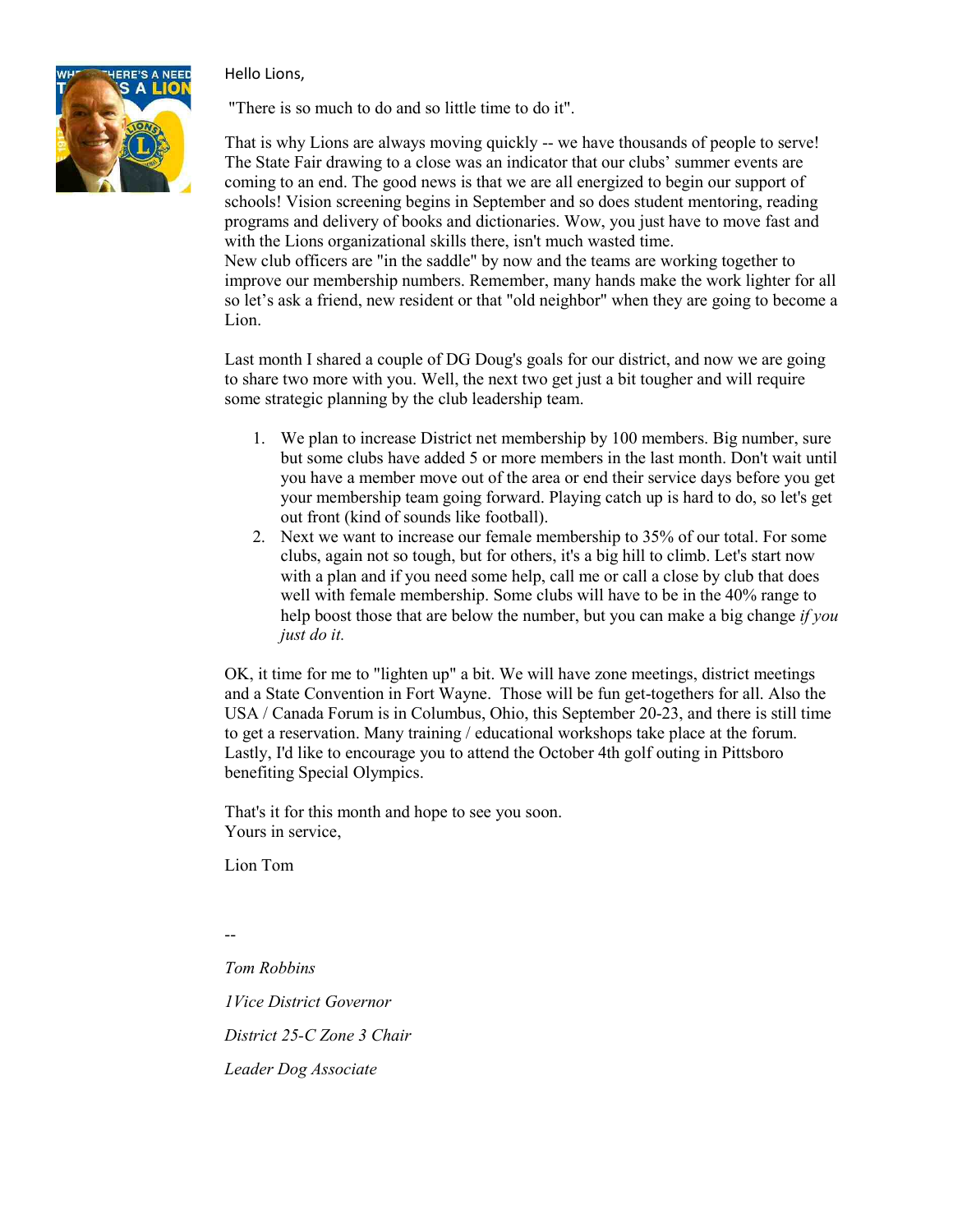

## 2nd Vice District Governor Jim Query

Recently I saw a magazine that the feature article entitled, "Reasons to Smile." As Lions I think we always have many reasons to smile, but here are a couple if you are having troubles turning that frown upside down!

Ah, the turning of the seasons! The days are starting to cool down a little, and the sun starting to set a little earlier at night. Anybody know what that means? It's Festival Season!!!!! That's right, it's the time of year when just about every weekend in some town near you, there will be a festival. With the cooling weather it is an excellent time to get out and explore Indiana.

It's also the beginning of football season, high school, college, NFL, which opens up another avenue for Lions to serve. Contact your local school and see if there is anything that your club can do to help them out. Maybe you can run a concession stand, maybe they need help with ticket sales; whatever it is, it will give your club exposure in your community and may help gain you some new members!

These projects do take time, and they are a lot of work, but they are a lot of fun! We join Lions to serve other people, but why not have fun doing it? As Lions we work together to make the world a better place!

When we smile and have fun with our projects and fundraisers, people see that happiness and want to be a part of the team!

There is always a reason to smile. Find it! Pass it along! You never know what your smile can mean to someone who is the middle of his own battle.

Isn't it great to be a Lion!

### 2VDG JIM P.M. QUERY

Zone 5 Chair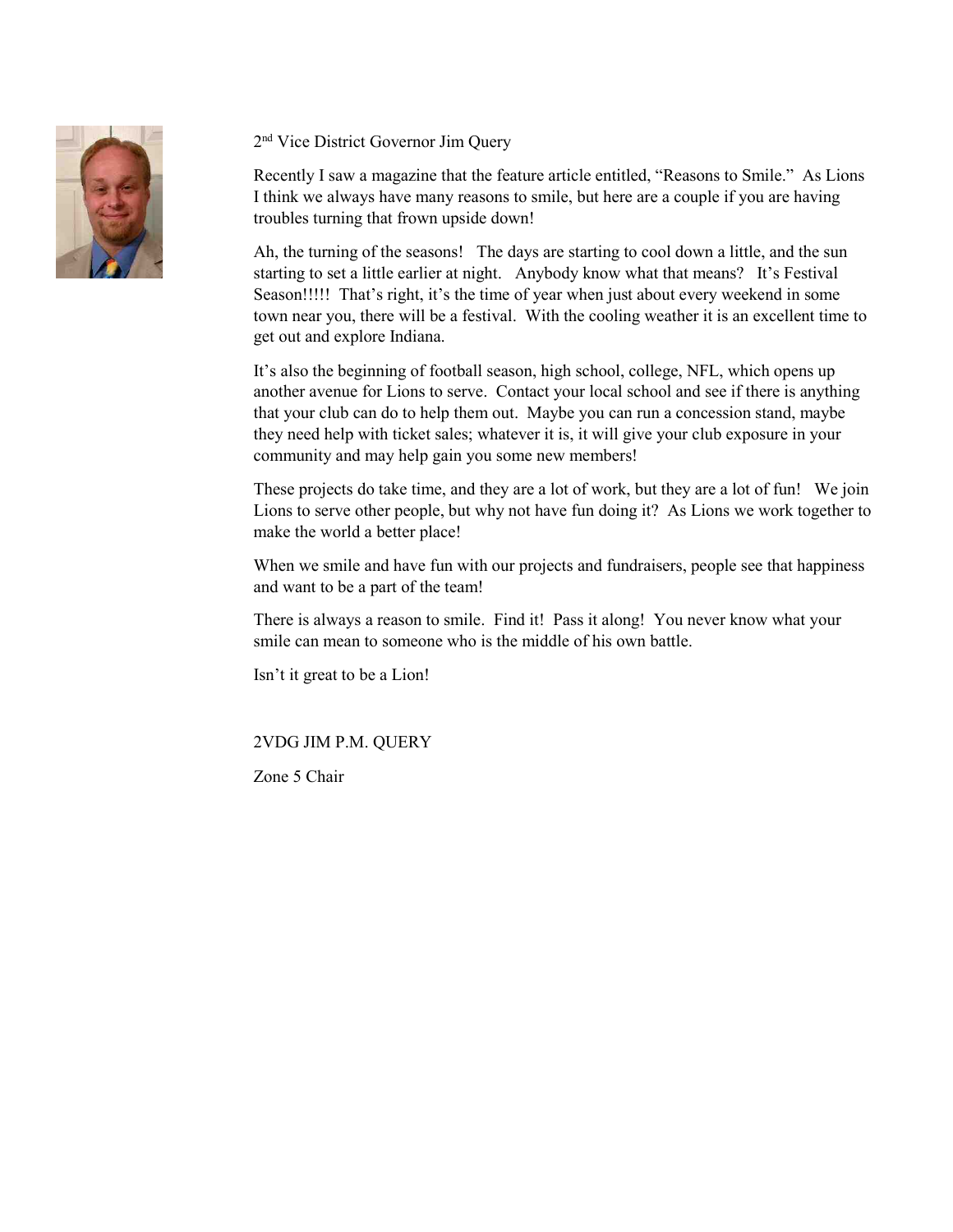## **2019 Indiana Lions State Convention**

**April 26 – 28. 2019**

The Fort Wayne Hilton is the headquarters hotel for the Indiana Lions State Convention. The Hilton has been our host before when the Convention comes to Fort Wayne. Located in the center of the city, the Hilton is connected to the Grand Wayne Convention Center where all meetings, seminars, exhibits and meals will take place.

It's never too early to make your hotel reservation. Our special rate for this four star hotel is only \$115 per night, plus tax. The first floor of the Hilton has been beautifully remodeled. You will want to take advantage of the free breakfast buffet negotiated for Lion guests in *Features Bar & Restaurant.* The buffet includes a made to order omelet bar. If Starbucks is more your style, there is a fully licensed Starbucks off the main lobby. Looking for a place to meet friends for a drink, *Features Bar* provides a relaxed atmosphere*.*

Why wait? The Convention begins Friday, April 26. Make your reservation now for Friday the 26th and Saturday the  $27<sup>th</sup>$  by calling the Hilton at 260-420-1100. Mention Group Code LOI or "Lions of Indiana" to receive the special room rate. You can find a direct link to the Lions Hilton reservation rate by visiting [www.IndianaLionsConvention.org](http://www.indianalionsconvention.org/) Go ahead and make your reservation now to be sure you are in with the group. If you need to, you can adjust your reservation later, up to 72 hours before the date.

We look forward to seeing you this spring!

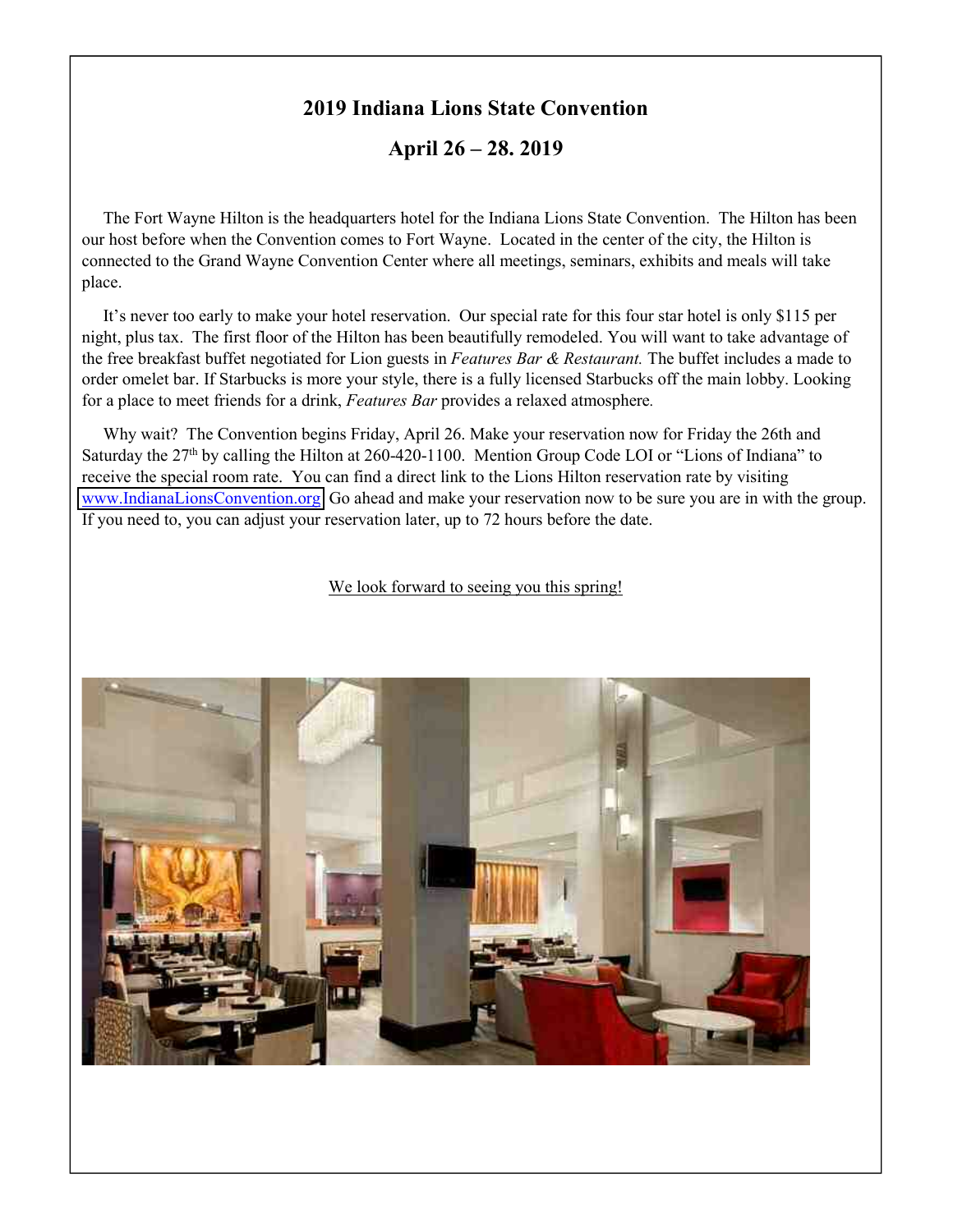

# 2019 Indiana **Lions State Convention**





- · Promote an upcoming event for your Club, District or Business
- · Honor your club's Melvin Jones or W.P. Woods Fellows or your Past District Governors
- · Thank your District Governor for a great 2018-19 Lions Year



## **Please send your print ready ad and this application by March 15th to:**

Lion Nancy Daugherty 141 Cobblers Cove Fort Wayne, IN 46825

Email: [nsdaugh44@frontier.com](mailto:nsdaugh44@frontier.com)

### Make check payable to **2019 Indiana Lions State Convention**

### **Detach and Return with Payment**

| Check one: Club District Project Business Other                                                      |  |  |
|------------------------------------------------------------------------------------------------------|--|--|
| Indicate ad size: Full Page ______ Half Page ______ Quarter Page _____ Sponsor Name ________________ |  |  |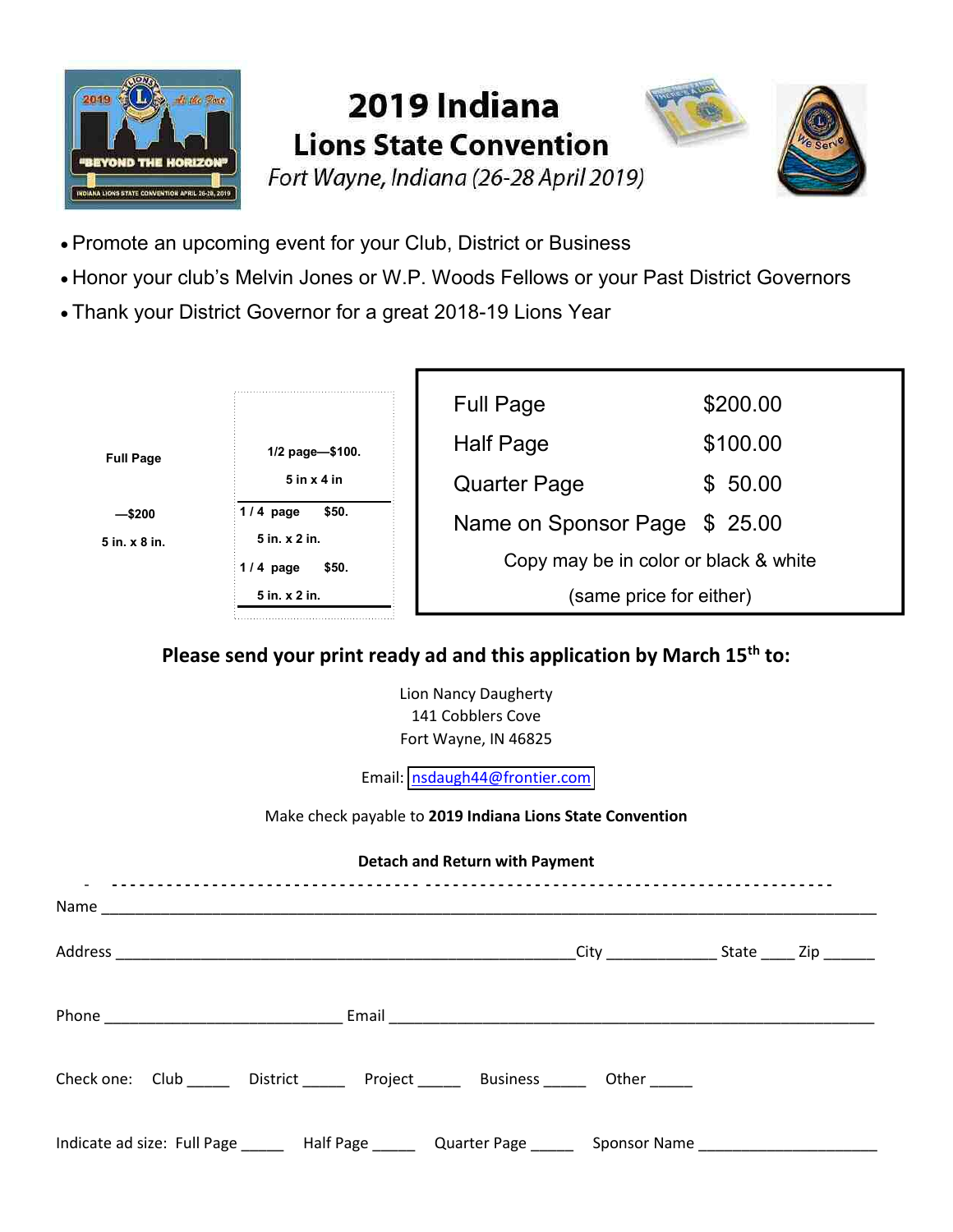# **Helen Keller – 'A Life Nearly Lost'**

In the late nineteenth century a little girl struggled out of the depths of fear. At the age of two, Helen experienced a life-threatening illness. She was plunged into a dark, silent world. Anne Sullivan, a determined young teacher, would find the key to unlock Helen's prison. Through Anne's diligence and perseverance, Helen would become a world-renowned speaker and advocate for the disabled.

This program, originally commissioned by the Lion's Club International, Northern Illinois Division, begins with the blind and deaf Helen being led to the podium where she recites excerpts from the 1925 speech Helen gave to the International Lion's Convention. The program continues in third person as Jessica tells the audience of Helen's life and experiences.

Jessica Michna, recipient of the Presidential Service Center's Distinguished Service Award, has become widely known for her riveting portrayals of First Ladies, notable women of history and fictitious characters. She has entertained groups throughout America including guests from as far away as New Zealand, Japan and Brazil. Audiences ranging from young children to senior citizens have been equally enthralled. She has had the honor of performing at the National Churchill Memorial, Lincoln Boyhood National Monument and other esteemed venues. She has appeared before historical societies, schools, libraries, living history museums, senior centers, churches, and has been guest hostess at parties and weddings.

Mrs. Michna's performances are compelling and emotionally enthralling. Audiences laugh along with her humorous anecdotes. They share in her tears as she relates how the horrors of war have impacted families. She has a powerful effect on an audience.

Audiences have left her performances impressed with her knowledge of Helen Keller and educated about her life's contributions to society. This is a presentation you won't want to miss! Jessica's presentation will be featured at the Saturday luncheon at this year's Indiana Lions Mid-Winter Conference, January 12.



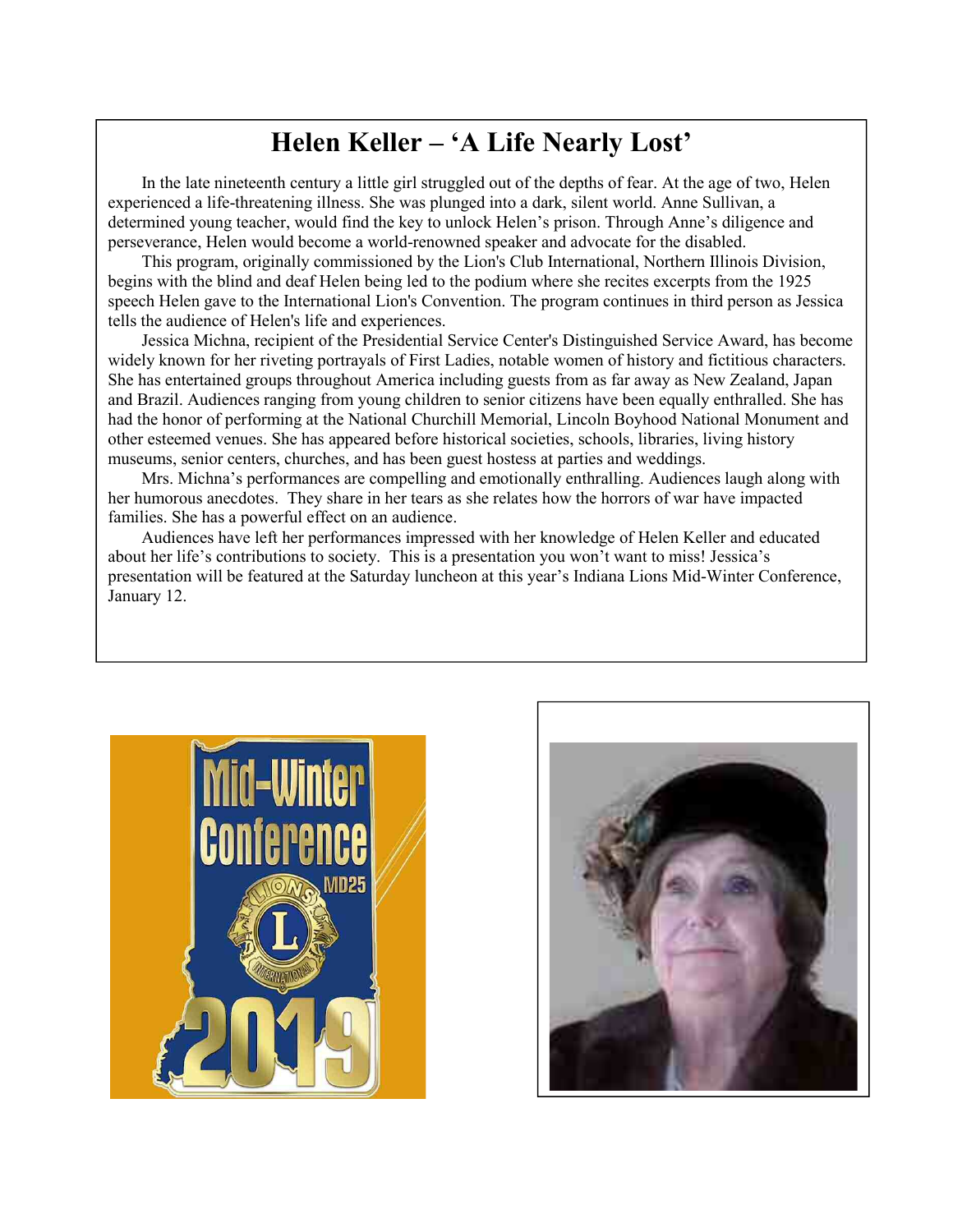

Prairie Creek Lions Club Lion Larry Ridge congratulating Luke Ridge with a \$500.00 scholarship. Luke has enrolled at Ivy Tech in Terre Haute.



Prairie Creek Lions Club welcomed a new Lion on August  $6<sup>th</sup>$ . New member Jolynn Kuhlman is pictured with Sponsor Marvin Mericle. PDG Ray Collins, Riley Twp. LC, helped with the induction.



The Battle Ground Lions Club presented 10 iPads to Little Star ABA Autism Therapy in Lafayette. Pictured left to right; Mark Hammer, Little Star Scheduler/Floater, Lion Jim Roth, Dawn Sanders, Carroll Consolidated School Corporation teacher, Lion Ed Geisler, Krissy Wippermann, Little Star Program Manager, Shelly Will, Little Star Center Manager. Little Stars is a treatment facility for autistic children and adults. Dawn Sanders, Carroll Consolidated School Corporation teacher and wife of a Lion, said that Carroll County Schools are changing from I-pads to Chrome computers. The school district is selling their old Ipads. Little Stars uses I-pads for training autistic children to speak. The BG Lions Club paid \$ 1,000 for 10 used I-pads from the school district and donated them to Little Stars.



YMCA Back 2 School Bash Event with Brazil LC Lions Kim Gard, LeAnn Martin, Lora Fenwick, Patti Foxx, Sonya Sampson and Fred Nevils (not pictured). Screened school children for back to school. They screened 50 children, 14 preschoolers and 1 adult.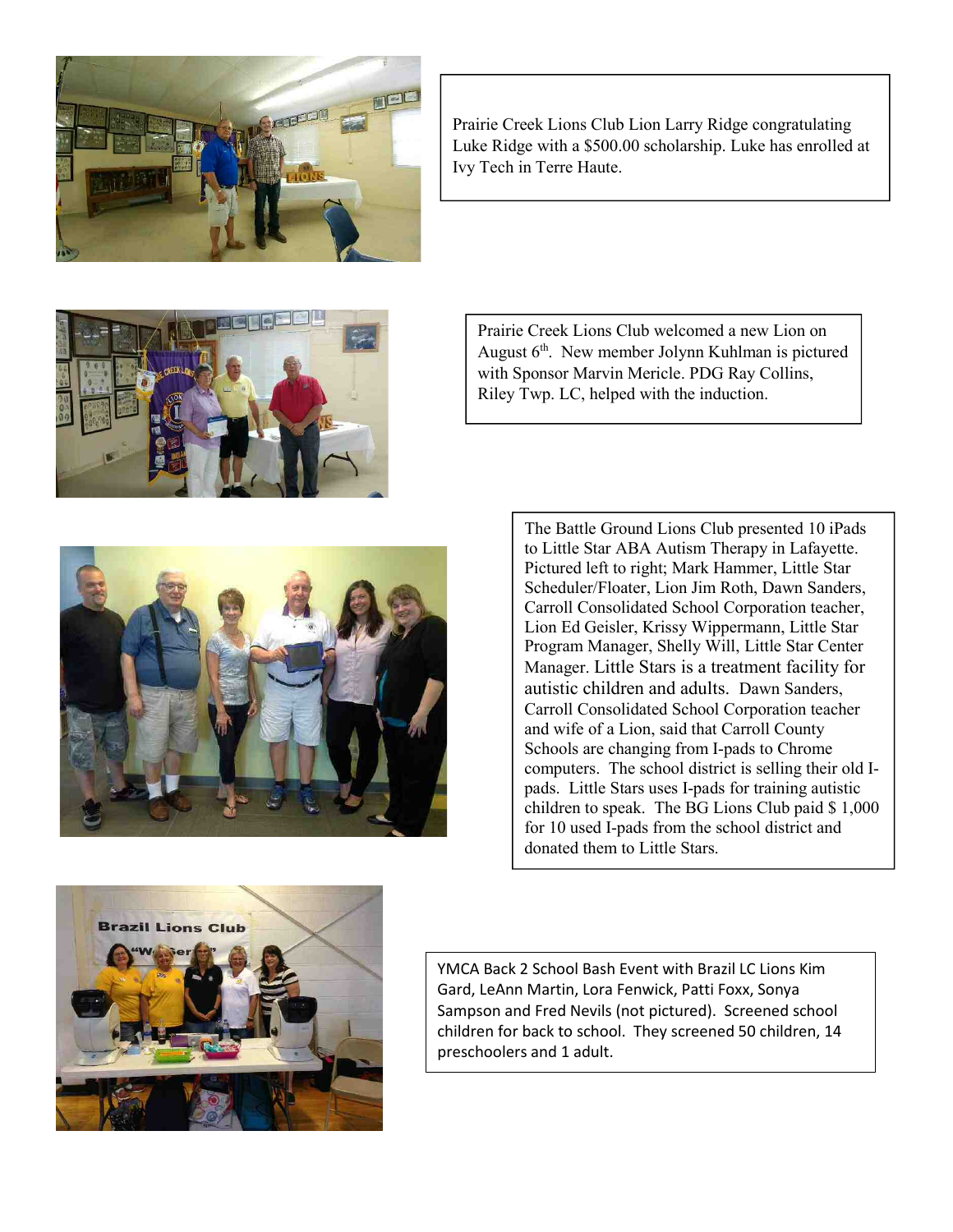

Lafayette LC participated in the local "Backpack Splash" event for at-risk families in the Tippecanoe County School Corporation for the new school year. TSC expected 200 children – 900 children showed up with parents/grands and siblings. Lions conducted Schoolsight/Kidsight screenings. Students were

provided with free immunizations, athletic and new enrollment physicals, vision screenings, hearing screenings, a backpack full of school supplies, a new pair of gym shoes, a haircut, a family portrait, a bag of groceries, and pizza lunch. Event ran out of backpacks (600) and pizza (1,000 slices). Next year is expected

to be even a bigger event. Tippecanoe Co. School Corporation has already asked the Lafayette Lions to be partners in this event in 2019.



Spencer LC recently sponsored a new Cub Scout pack. This happy scout is cooking his meal on a gallon fruit can, which the club had saved from its Summer Food Service Program that fed children 18 years and younger. (Recycle and reuse!) The Lions also provided 2 cases of hot dogs, buns, slaw and soft drinks for the Scouts' family outing. While this group is very new and started out small, over 40 youngsters have applied to join them this fall!



DG Doug and Lion Shelia Eversole welcomed 50 Lions and guests to the cabinet meeting at Deer Community Center.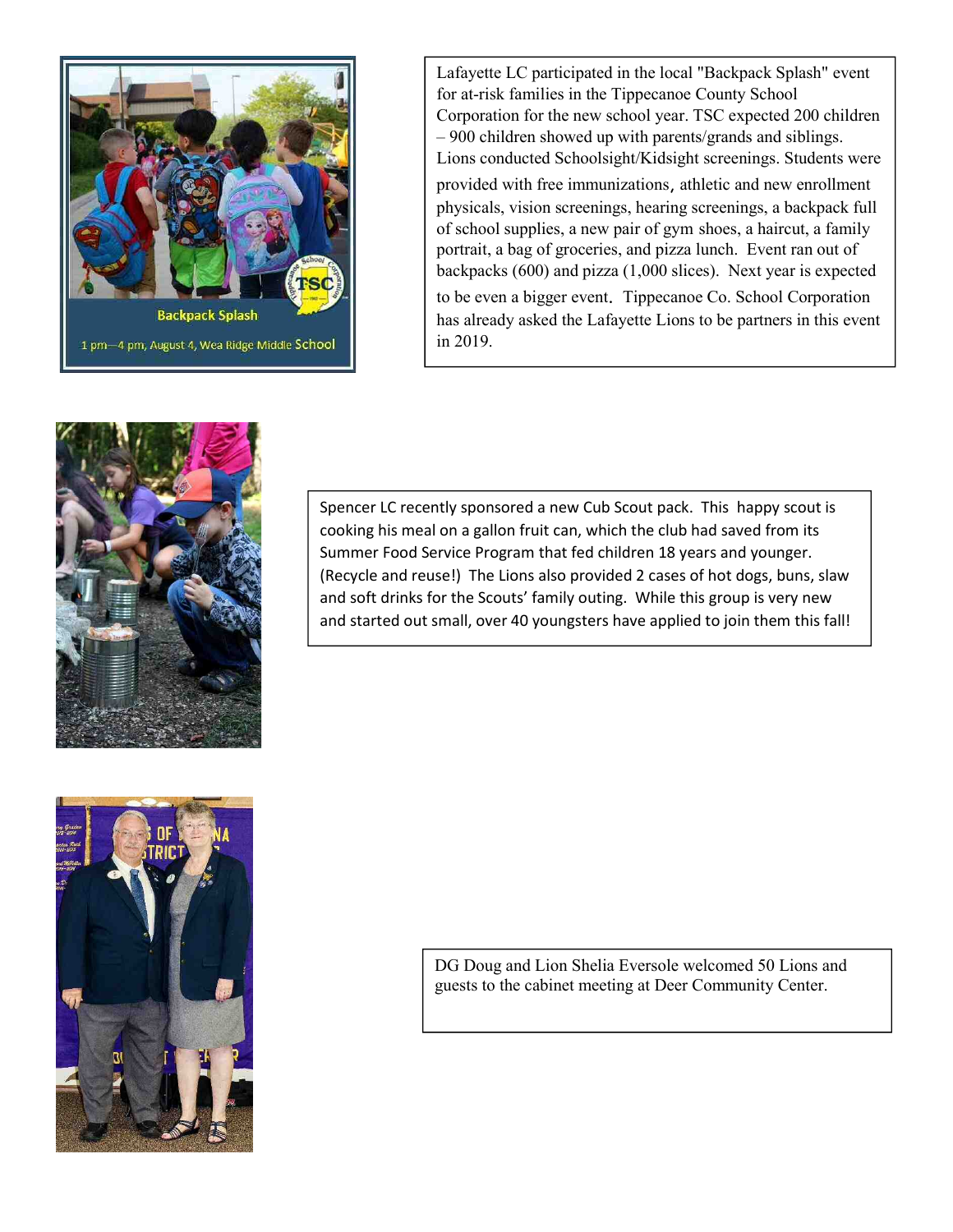

Martinsville Noon Lions attending the cabinet meeting included PCC Ross Drapalik, Cub Danielle, Lion Jennifer Drapalik, and club President Lee Postel.



No, it isn't a wanted poster on your Post Office wall! Vice Governor Tom Robbins (Zionsville), Cabinet Secretary Charlotte Query (Spencer), Karen McKellar (Zionsville), District Governor Doug Eversole (Young America) and 2<sup>nd</sup> Vice District Governor Jim P. M. Query (Spencer) were ready for action at the first cabinet meeting at Deer Creek Community Center. Don't miss the next cabinet meeting, November 17<sup>th</sup>, at Riley Township Lions Club.



Cyber Lion Laura Moss operates a ticket scanner at Gate 12 during the state fair.



The Lafayette Lions Club provided a lunch for the homeless in August and served about 80 people. President Vicky Hrdy is pictured on the serving line.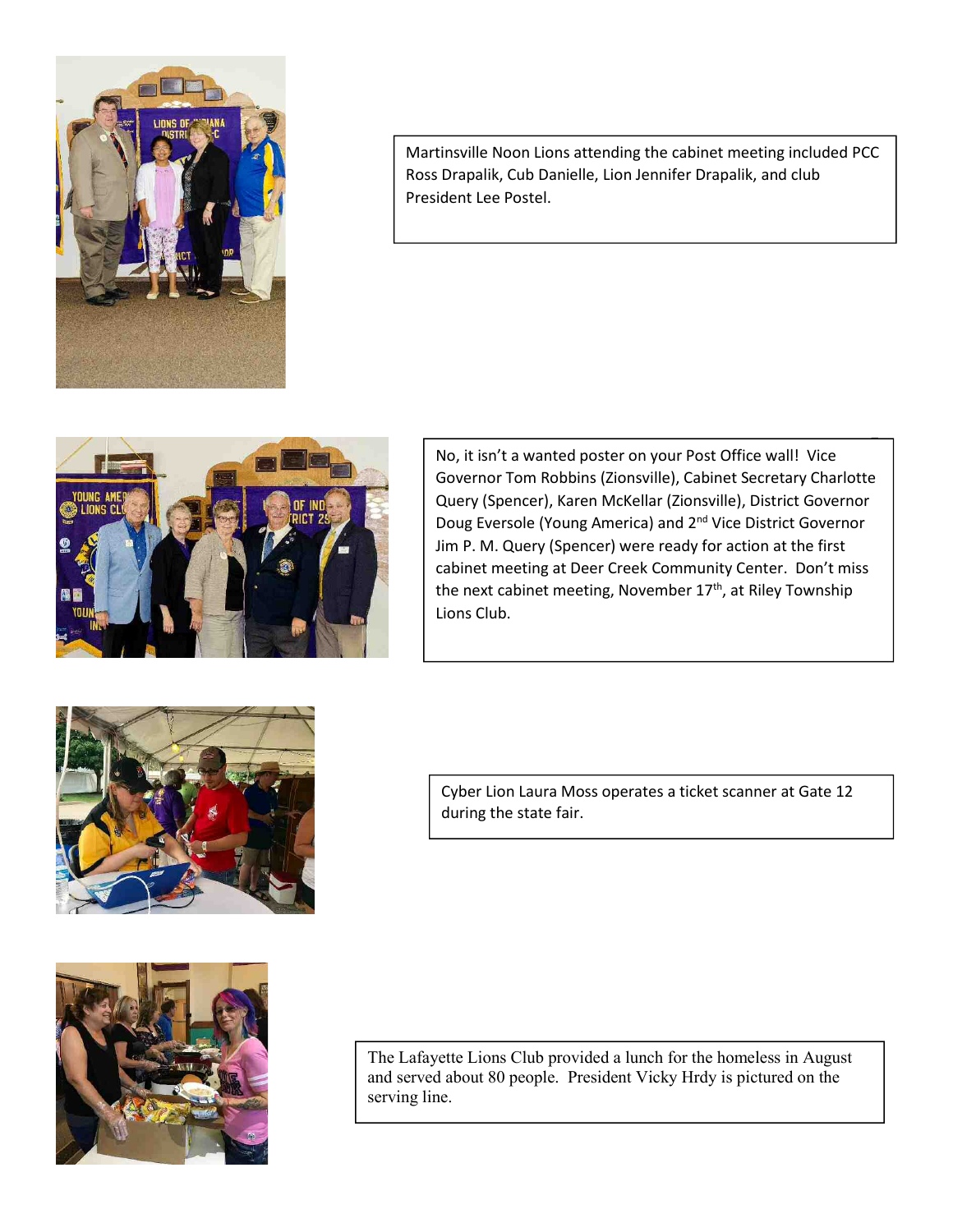

The Lions Club entertained the 2017-2018 Clinton Lions Club Scholarship recipient April Coyler and her mother Angie Davern at their August meeting. April was awarded a \$2,000.00 scholarship for the 2018- 2019 school year. April will be attending ISU and studying nursing.

From Left to Right is Lion Jerry Spurr , Lion Dennis Jones, Lion Charles Rutan, April Coyler, April's mother Angie Davern, Lion Dean Strohm, and Lion President Steve Thompson. (Thanks to Lion Harry Jones for photo.)



A State Fair work crew took a few minutes off the clock for a group photo.

L-to-R PDG Pat Short, Lion Bob Hrdy (+leader dog Finn), Lion Vicky Hrdy (Lafayette LC), Lion Laura Moss (IN Cyber Lions), PDG Charles/Lion Roberta Roth (Brookston LC) and PDG Charlie short (Lafayette LC). They worked gates 11, 12 and 18.



DG Doug and President Janet Babb, Young America LC and a little friend are caught by the camera selling ice cream at Cass County Fair from the club's ice cream truck.